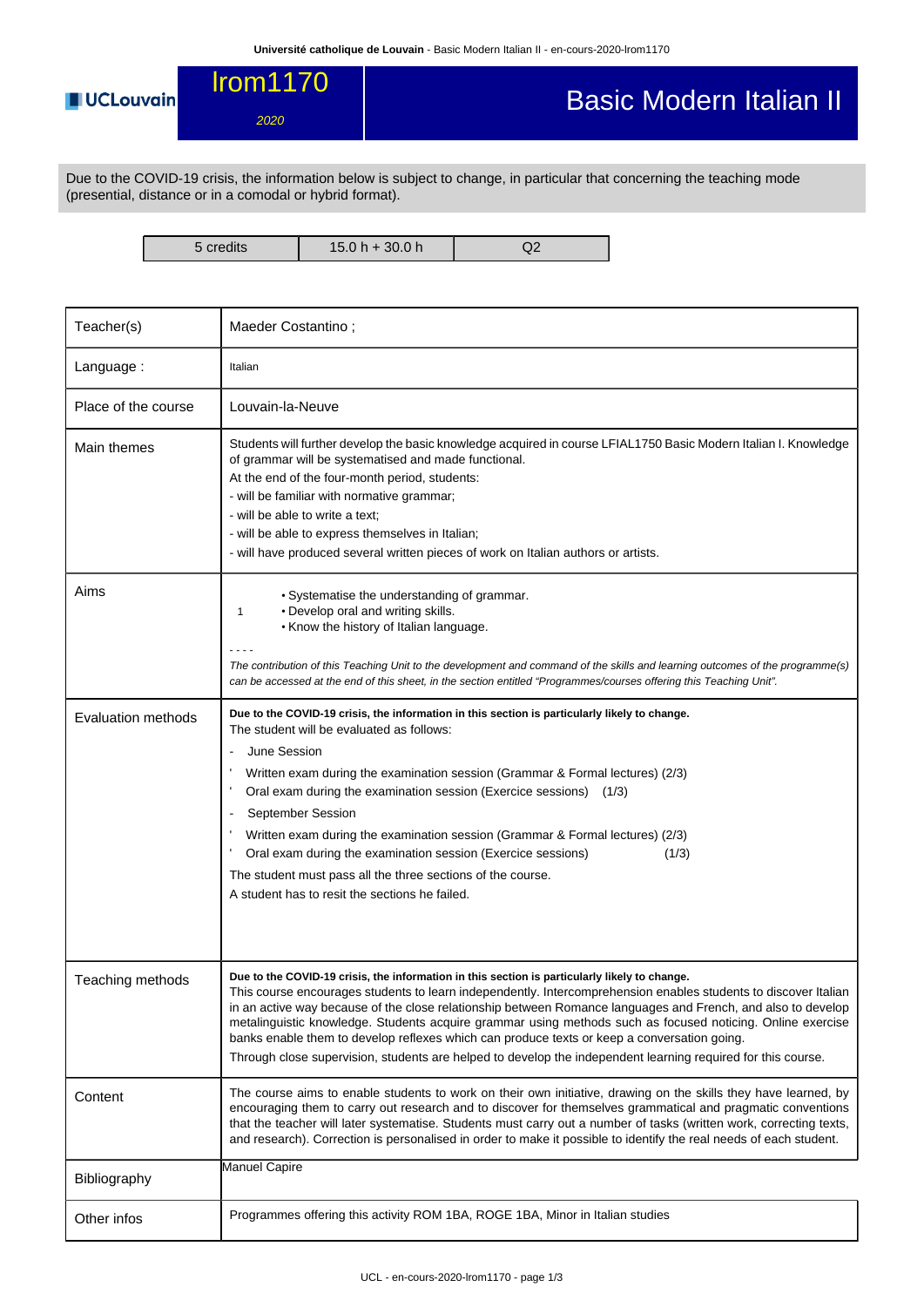| Faculty or entity in | <b>ELAL</b> |
|----------------------|-------------|
| charge               |             |